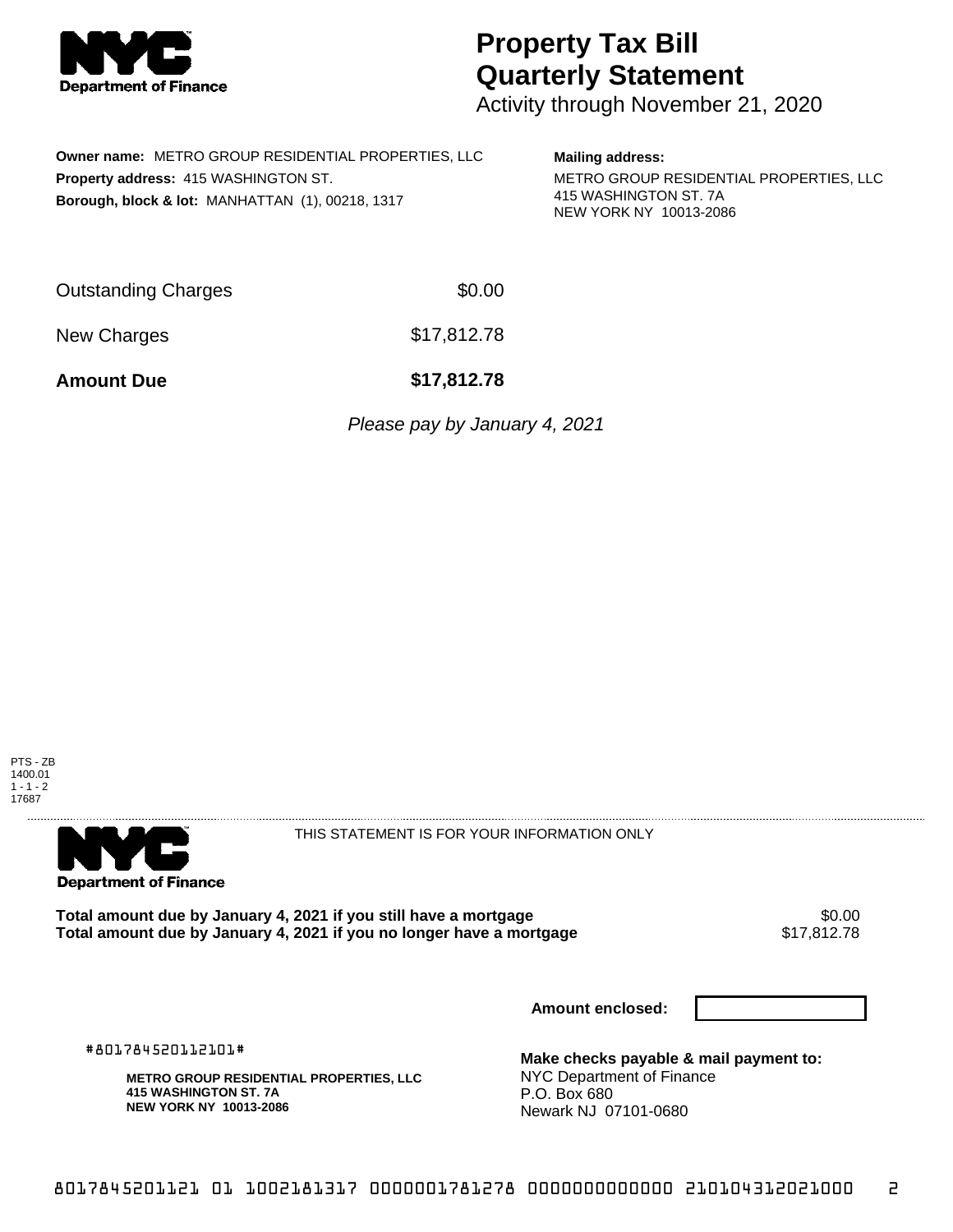

| 01/01/2021                                               | \$0.00<br>\$18,421.26                                                                              |  |  |
|----------------------------------------------------------|----------------------------------------------------------------------------------------------------|--|--|
|                                                          |                                                                                                    |  |  |
|                                                          |                                                                                                    |  |  |
|                                                          | $$-608.48$                                                                                         |  |  |
|                                                          | \$17,812.78                                                                                        |  |  |
|                                                          |                                                                                                    |  |  |
| Overall                                                  |                                                                                                    |  |  |
| <b>Tax Rate</b>                                          |                                                                                                    |  |  |
| 12.4730%                                                 |                                                                                                    |  |  |
| 12.2670%                                                 |                                                                                                    |  |  |
|                                                          |                                                                                                    |  |  |
|                                                          | <b>Taxes</b>                                                                                       |  |  |
| \$364,484                                                |                                                                                                    |  |  |
| $-69,106.00$                                             |                                                                                                    |  |  |
|                                                          |                                                                                                    |  |  |
| \$36,234.04                                              | \$36,234.04                                                                                        |  |  |
|                                                          | \$36,234.04                                                                                        |  |  |
| Original property tax billed in June 2020                |                                                                                                    |  |  |
| <b>Change In Property Tax Bill Based On New Tax Rate</b> |                                                                                                    |  |  |
|                                                          | How We Calculated Your Property Tax For July 1, 2020 Through June 30, 2021<br>\$295,378 x 12.2670% |  |  |

**NEW LAW:** To learn about Local Law 147, which requires residential buildings with three or more units to create a policy on smoking and share it with current and prospective tenants, visit www.nyc.gov/health/tobaccocontrol.

Please call 311 to speak to a representative to make a property tax payment by telephone.

For information about the interest rate charged on late payments, visit nyc.gov/taxbill.

## **Home banking payment instructions:**

- 1. **Log** into your bank or online bill pay website.
- 2. **Add** the new payee: NYC DOF Property Tax. Enter your account number, which is your boro, block and lot, as it appears here: 1-00218-1317 . You may also need to enter the address for the Department of Finance. The address is P.O. Box 680, Newark NJ 07101-0680.
- 3. **Schedule** your online payment using your checking or savings account.

## **Did Your Mailing Address Change?** If so, please visit us at **nyc.gov/changemailingaddress** or call **311.**

When you provide a check as payment, you authorize us either to use information from your check to make a one-time electronic fund transfer from your account or to process the payment as a check transaction.